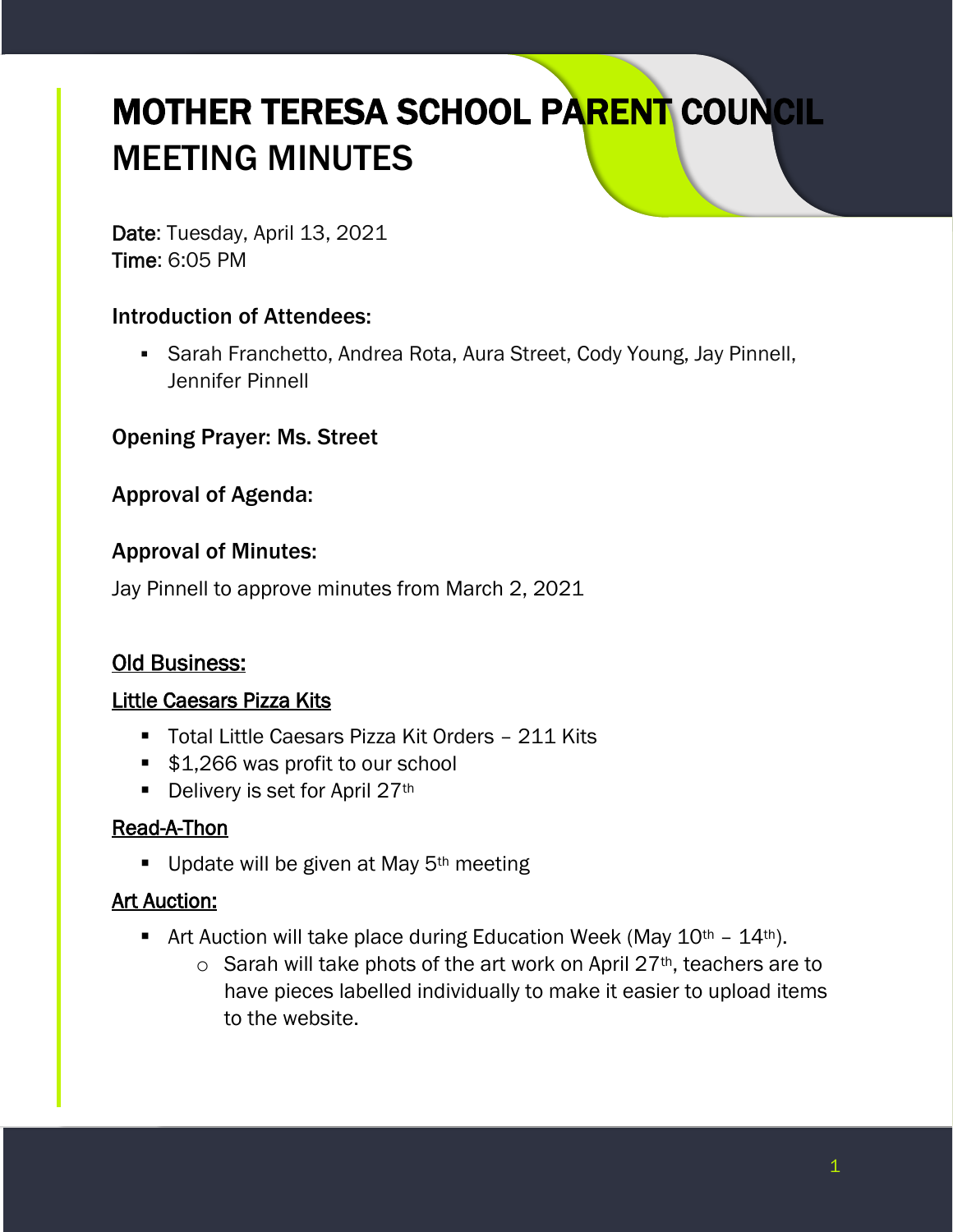#### New Business:

#### Mixing Spoon Fundraiser

**E** Start date May 3<sup>rd</sup> – May 12<sup>th</sup>, order forms and **instructions** will go home first week of May. Delivery of items will be in June, we will have a better idea as to when once final order has been placed.

#### Teacher Appreciation Lunch

- Ideas welcome as to how to celebrate our great teachers $\circled$ 
	- o 38 Staff, maybe order in lunch, possible Food Truck
	- $\circ$  \$325 budgeted.
	- o \*\*Update: Pooty's Poutine has been scheduled to host lunch on May 12<sup>th</sup>. Teachers have picked which type of poutine they would like.
	- o Jay Pinnell motioned to increase the budget from \$325 to \$380 for Teacher Appreciation Lunch.

#### Parent Association Report:

■ Nothing to report

## Teacher Report:

■ Thank you to all parents and students who donated to the February Food Drive.

## Principal's Report

- Parent Survey being posted on the school Facebook page, encouraging parents to complete
- Upcoming staff training
	- o First Aid
	- o Google Drive

Meeting adjourned at 6:52pm

Next Meeting